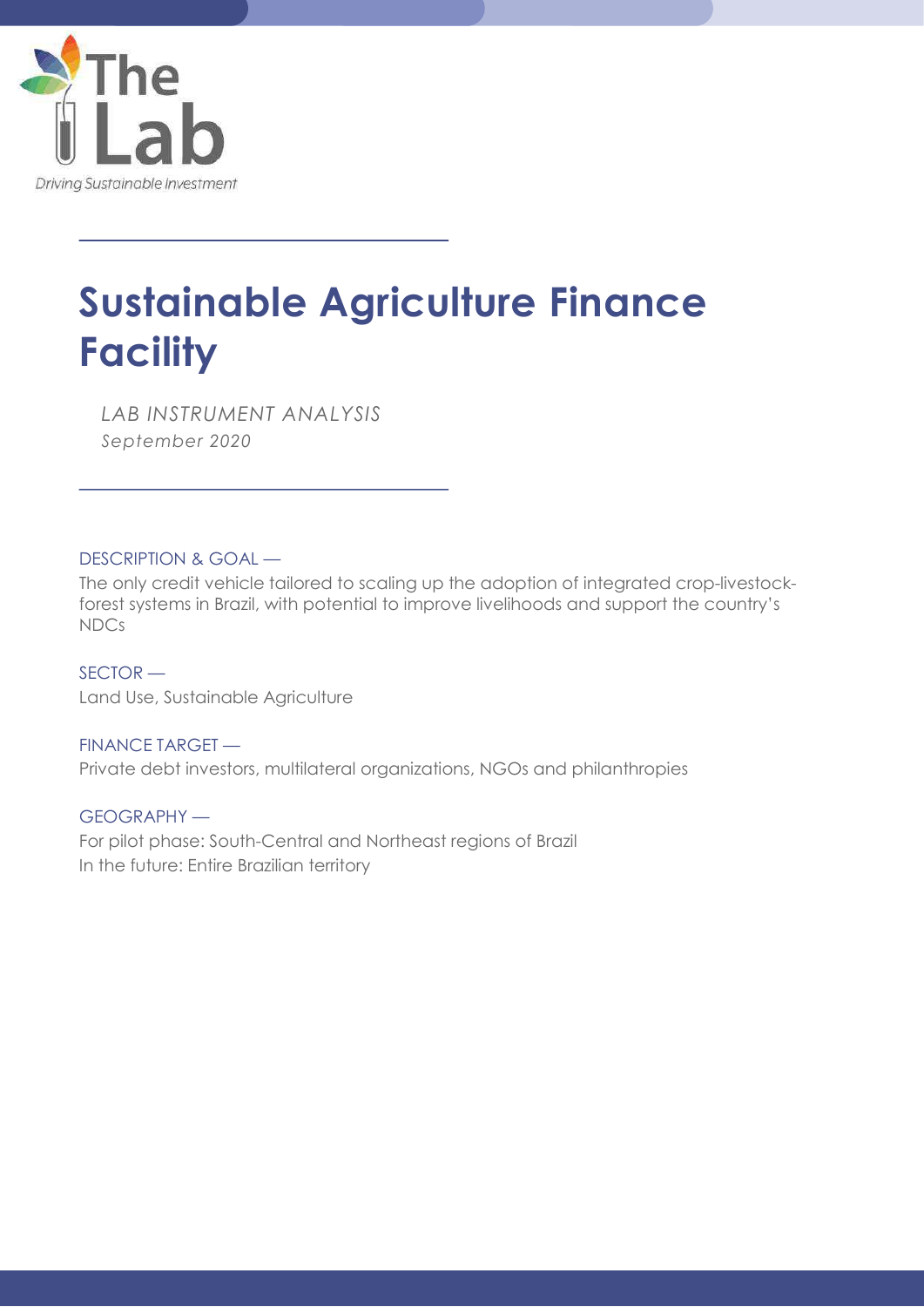The Lab identifies, develops, and launches sustainable finance instruments that can drive billions to a low-carbon economy. The 2020 Global Lab cycle targets four specific sectors across mitigation and adaptation: nature-based solutions; sustainable agriculture for smallholders in sub-Saharan Africa; sustainable energy access; and sustainable cities, as well as three regions: India, Brazil and Southern Africa.

### AUTHORS AND ACKNOWLEDGEMENTS

The authors of this brief are Felipe Borschiver and Rosaly Byrd.

The authors would like to acknowledge the following professionals for their cooperation and valued contributions including the proponents José Pugas (Rede ILPF), Renato Rodrigues (Embrapa/ Rede ILPF), Gracie Verde Selva (IABS); and the working group members: Pedro Moura Costa (BVRio), Mauricio Moura Costa (BVRio), Diogo Bardal (IFC), Luiz Daniel de Campos (IFC), Marcio Marcedo (BNDES), Raphael Stein (BNDES), Felipe Faria (P4F), Oliver Page (IFAD), Leonardo Bichara Rocha (IFAD), Walkiria Thompson Teixeira de Oliveira (Banco Bradesco), Renato Hobold Watanabe (Cocamar), Marcio Selva (UNEP), Guillermo Carvajal (Syngenta), José Carlos Fernández (FAO), Anja Wucke (GIZ) and Diego Colombo (John Deere).

The authors would also like to thank Tatiana Alves, Ben Broche, Barbara Buchner, Elysha Davila, Valerio Micale, Rob Kahn, Júlio Lubianco and Priscilla Negreiros for their continuous advice, support, comments, design, and internal review.

The Lab's 2019/2020 programs have been funded by the Australian, Dutch, German, and UK governments, as well as Bloomberg Philanthropies, GIZ, the International Fund for Agricultural Development (IFAD), the Rockefeller Foundation, and the Shakti Sustainable Energy Foundation. Climate Policy Initiative (CPI) serves as Secretariat and analytical provider.





Ministry of Foreign Affairs of the Netherlands





Federal Ministry for the

Environment, Nature Conservation<br>and Nuclear Safety



Deutsche Gesellschaft für Internationale<br>Zusammenarbeit (GIZ) 6mbH

> 微 Department for **Business, Energy** & Industrial Strategy

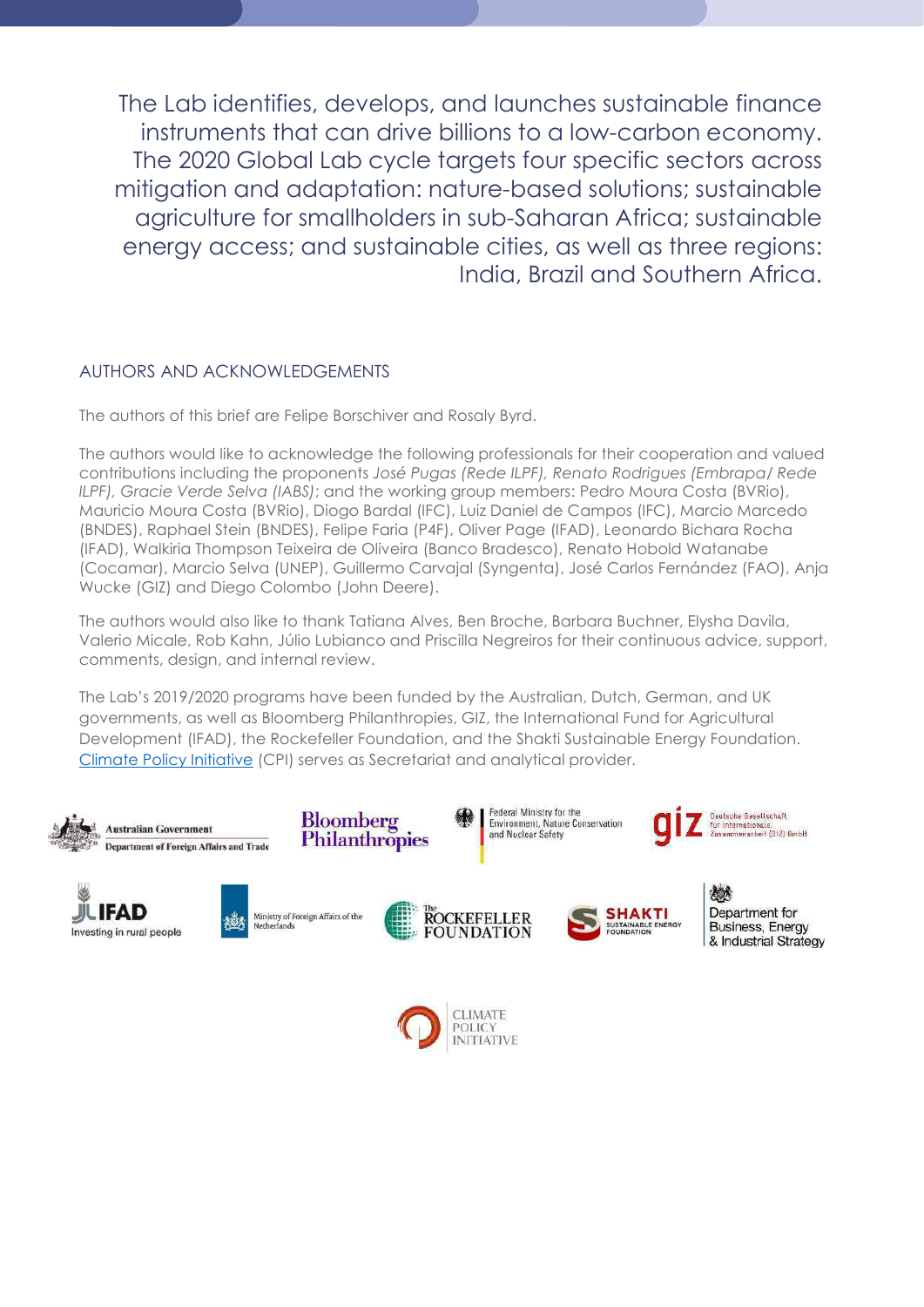## SUMMARY

The Sustainable Agriculture Finance Facility (SAFF) is the only credit fund and virtual marketplace that unlocks green capital to foster the adoption of Integrated-Crop-Livestock-Forest (ICLF) systems in Brazil. It provides customized bundled loans that match the farmers' reality on the ground, and takes into account social, environmental, and specific ICLF parameters.

The Lab secretariat recommends endorsing this instrument, based on the following criteria:

- **Innovation:** Though critical to Brazil's environmental and economic goals, the adoption of ICLF systems in the country is constrained by a credit system that is poorly adapted to the specific needs of sustainable agricultural practices. SAFF addresses this issue by providing loan products that cater to the risk and cash flow profile of ICLF systems, coupled with a unique specialized certification and technical assistance program;
- Catalytic Potential: The pilot will leverage approximately US \$68 million to be deployed on 90 thousand hectares of land, mitigating 2.5 million tons of CO2 within 10 years and improving the livelihood of 900 farmers. At scale, the instrument has the potential to leverage up to US\$ 1.4 billion in capital and abate 51 million tons of CO2. Moreover, ICLF allows for livelihood enhancement in safe, outdoor settings which are much needed to restart the Brazilian economy after the COVID-19 pandemic;
- Financial Sustainability: The instrument offers very competitive interest rates to farmers while providing market level returns to private investors. Private investors are expected to make up 63% of the capital and realize a 5.5% IRR;
- **Actionability:** Main partners are already aligned (MoUs to be signed shortly) and main target markets have been mapped (Cocamar and Rural Sustentável 2). Next steps will include fundraising and the execution of the already mapped pipeline. Proponents expect the Facility to be market-ready within a year.

### TABLE OF CONTENTS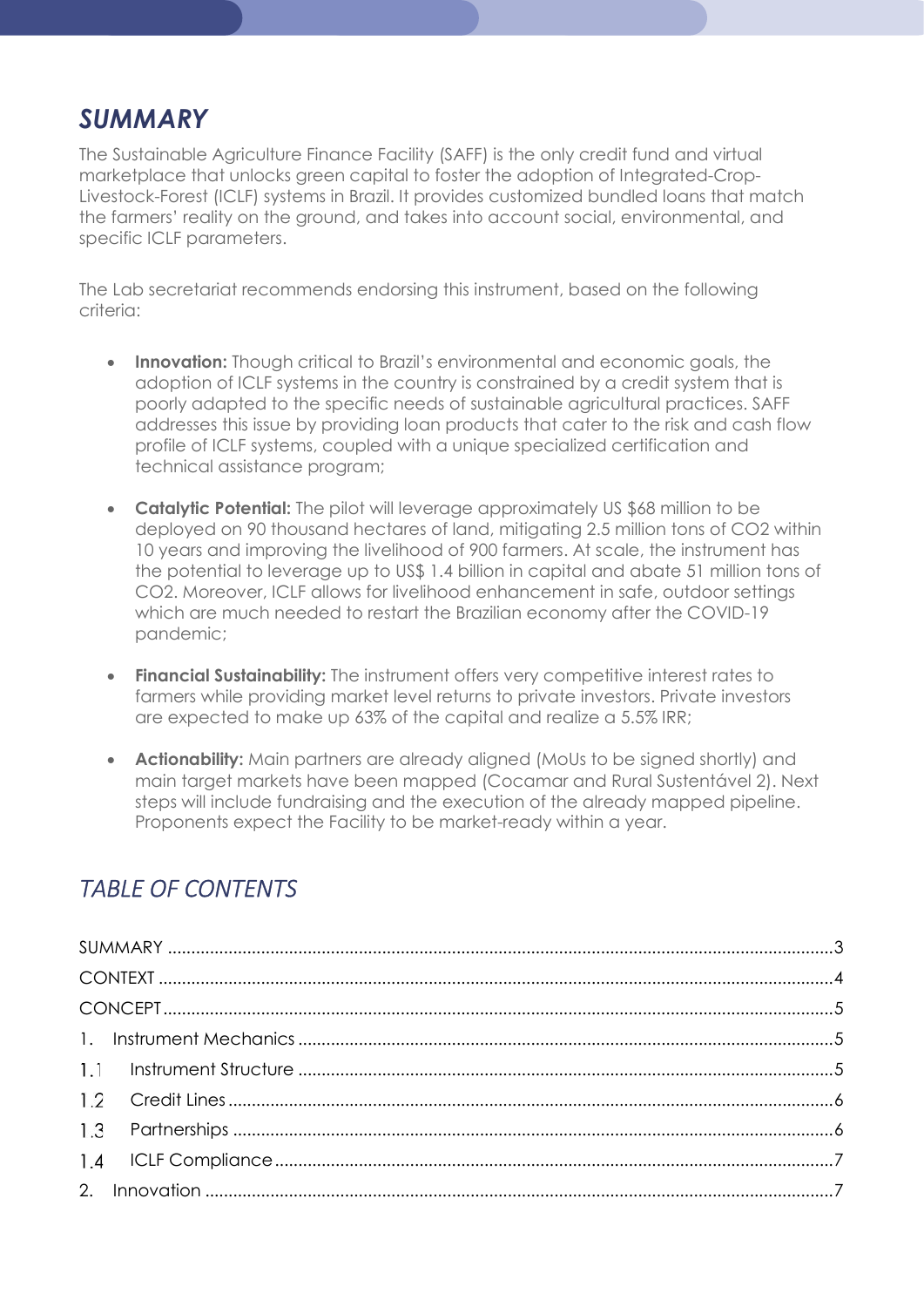| 2.1 |  |
|-----|--|
| 2.2 |  |
| 2.3 |  |
|     |  |
| 3.  |  |
| 3.1 |  |
| 3.2 |  |
| 3.3 |  |
| 4.  |  |
| 4.1 |  |
| 4.2 |  |
| 5.  |  |
| 5.1 |  |
| 5.2 |  |
|     |  |
|     |  |
|     |  |
|     |  |

## **CONTEXT**

ICLF can improve climate resilience and reduce carbon emissions of degraded land in Brazil, but the adoption rate is low due to lack of finance and technical knowledge.

Brazil has approximately 180 million hectares of pasture land, half of which is considered degraded and unproductive (IBGE, 2017). Because of this, the country's Nationally Determined Contributions (NDCs) include a strengthening of low-carbon agriculture practices with the goal of restoring 15 million hectares of degraded pastures and increasing the adoption of integrated-cattle-livestock-forest (ICLF) systems from 17 million hectares to at least 23 million by 2030.

ICLF is a strategy that combines different productive systems (agricultural, livestock and forests) in the same area through intercropping, succession or rotation, seeking synergistic effects between these components. The benefits of ICLF include more efficient use of land and inputs, restoration of degraded pastures, preservation of biodiversity, soil management, reduction of pressure on native vegetation and lower emission of greenhouse gases. This results in increased productivity, improving the income and livelihood of farmers. ICLF is extremely versatile and can be adapted to a large array of productive systems, biomes and property sizes.

However, despite its clear economic and environmental benefits, the adoption of ICLF in Brazil is still at a low 9.4% of the total rural area. The main reasons for this are a lack of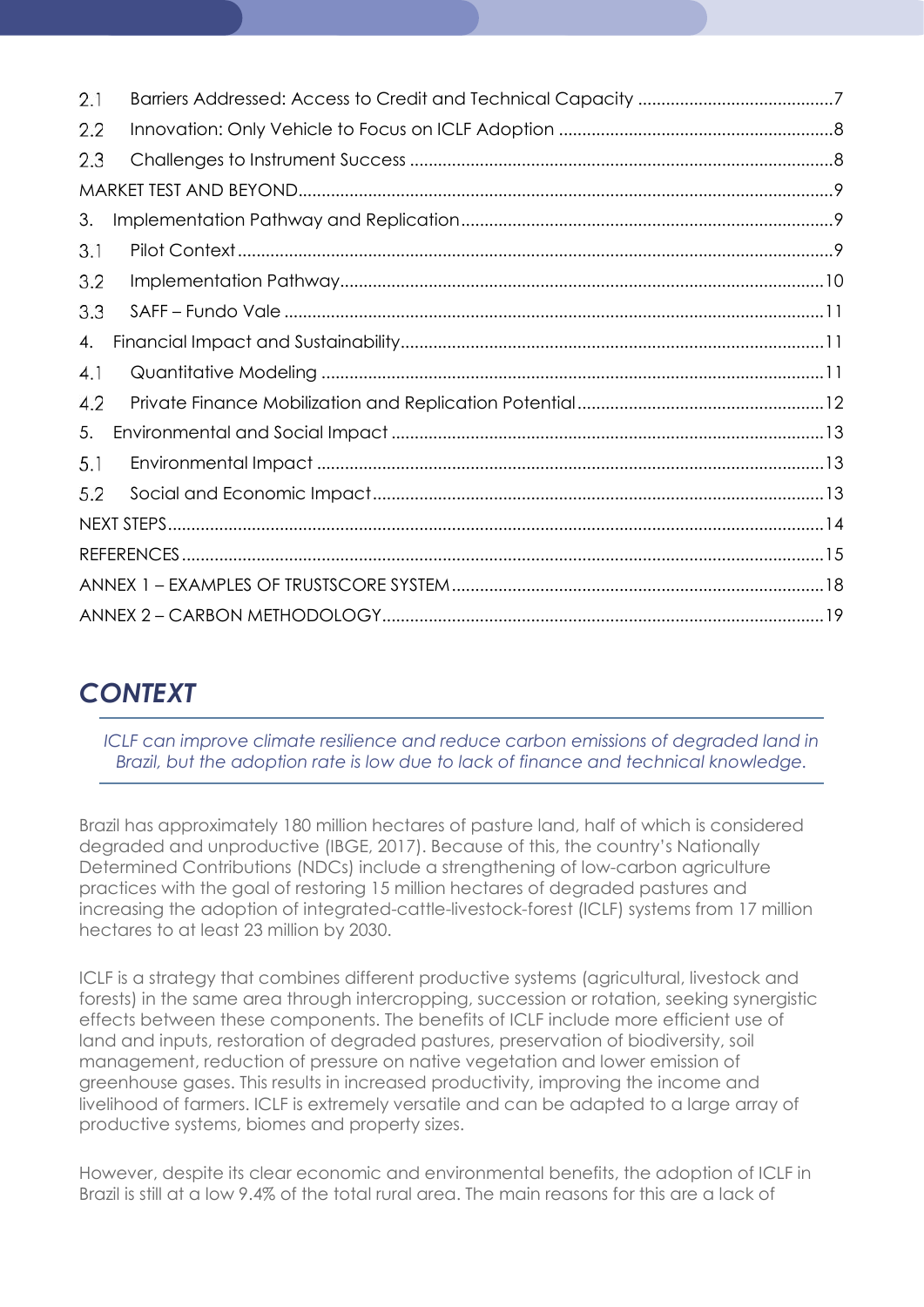capacity and knowledge for implementation and a reliance on a combination of different credit lines, which are often bureaucratic, have low limits, and require high guarantees, especially for smallholders. Rural credit is very concentrated in Brazil with smallholders making up 74% of contracts of the largest subsidized public funding programs, but only 14% of the financial amount and 16% of the area.

The Sustainable Agriculture Finance Facility (SAFF) seeks to support ICLF adoption in Brazil through a combination of accessible credit lines, certification and specialized technical assistance. It has the potential to reach 13 million hectares of land within the next 10 years, leveraging the economic and environmental benefits of ICLF. Proponents ICLF Network and IABS<sup>1</sup> are long-standing non-profit entities that study and promote sustainable agricultural practices in Brazil. They are comprised of various private and public organizations in different tranches of the agricultural value chain.

## **CONCEPT**

## 1. INSTRUMENT MECHANICS

SAFF provides a bundled credit offering that focuses on the challenges and benefits of ICLF implementation and a marketplace for certified sustainable suppliers

#### $1.1$ INSTRUMENT STRUCTURE



### Figure 1 Instrument Structure

-

The instrument will consist of a credit fund to be managed by a third party. ICLF Network and IABS will act as Technical Consultants to the Fund, providing the necessary social and environmental parameters for credit deployment.

The fund will be capitalized by concessional and commercial investors, with the former assuming a "first-loss" position. Loans will be bundled into a combined credit offering,

<sup>&</sup>lt;sup>1</sup> In Portuguese: Rede ILPF and Instituto Brasileiro de Desenvolvimento e Sustentabilidade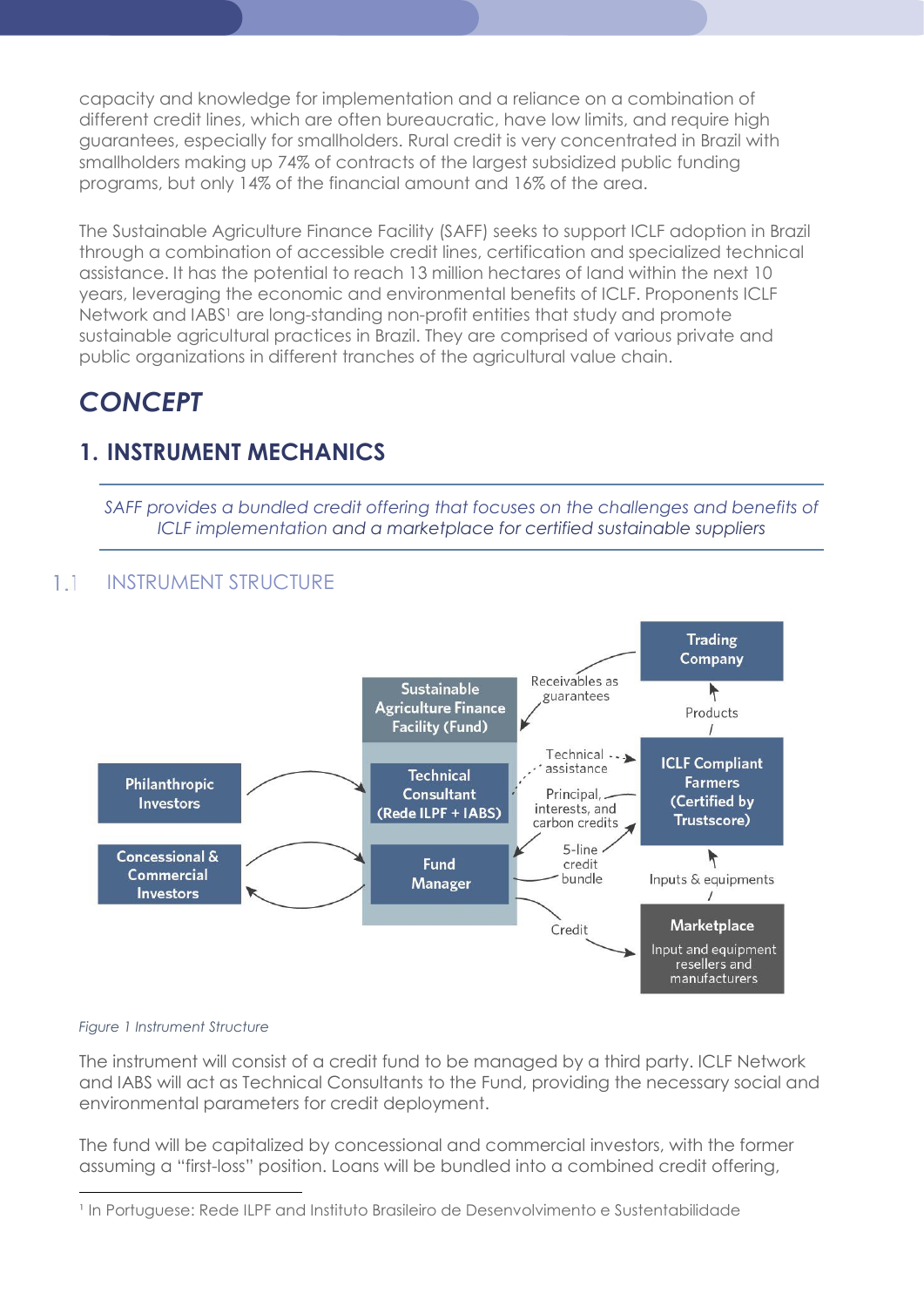based on a management plan for ICLF implementation, developed by the Technical Consultants. This plan will be co-signed by the farmer and an accredited technical assistant, who will be co-responsible for the property's ICLF operation. The technical assistance will be funded by grants through ICLF Network and IABS.

Credit will be made available to farmers via a newly created marketplace, which will intermediate payments to ICLF-certified suppliers and resellers (see section 1.4). This prevents any transactions that are not included in the management plan, guaranteeing end-to-end traceability of invested resources. Interest rates will follow a "sliding scale" throughout the loan term in which the rate decreases as ICLF adoption increases.

The instrument will offer terms that are more favorable than the standard bank offering for rural credit, while still avoiding competition with subsidized lines (which offer very lowinterest rates, but are virtually inaccessible to the majority of farmers). This will be achieved by focusing on unfinanced opportunities for farmers who have limited access to subsidized credit lines. ICLF-compliant farmers will repay part of their loans through carbon credits, which will be priced and marketed by SAFF or absorbed by end-investors.<sup>2</sup>

All transactions are monitored, time-stamped and tracked via blockchain (a peer-to-peer compliance protocol), ensuring real-time accountability. This technology has already been developed by CEPTIS Agro<sup>3</sup> and will be funded through grants.

#### $1.2$ CREDIT LINES

The credit bundle offered will consist of up to 5 different lines in each operation, all environmentally certified for ICLF implementation:

| <b>Credit Lines</b>                 |                            |                                 |                                     |  |  |
|-------------------------------------|----------------------------|---------------------------------|-------------------------------------|--|--|
| <b>Credit Line</b>                  | Product<br><b>Example</b>  | <b>Initial Interest</b><br>Rate | Term                                |  |  |
| Short-term Land<br>Management       | Fertilizers and seeds      | $9\%$                           | 1 year                              |  |  |
| Soil Recovery                       | Limestone and<br>calcium   | 7%                              | 3 years / 1 year grace<br>period    |  |  |
| Formation of Livestock<br>Inventory | Cattle heads               | 7%                              | 3 years                             |  |  |
| Equipment                           | Tractors and<br>harvesters | 7.5%                            | 4 year                              |  |  |
| Forestry Management                 | Seeds                      | 5%                              | 7 years / 3.5 years grace<br>period |  |  |

### Table 1: Main characteristics of the 5 credit lines

### 1.3 PARTNERSHIPS

-

The instrument has already secured partnership agreements with some of the largest input and equipment providers to set up a lean and effective distribution structure:

• JGP Asset Management will be responsible for managing the SAFF Fund's credit portfolio and for setting the terms of all credit operations;

² To estimate the potential emissions mitigation by ICLF systems, proponents utilized FAO's Ex-ACT methodology, adapted to tropical conditions and to the specificities of ICLF productive systems.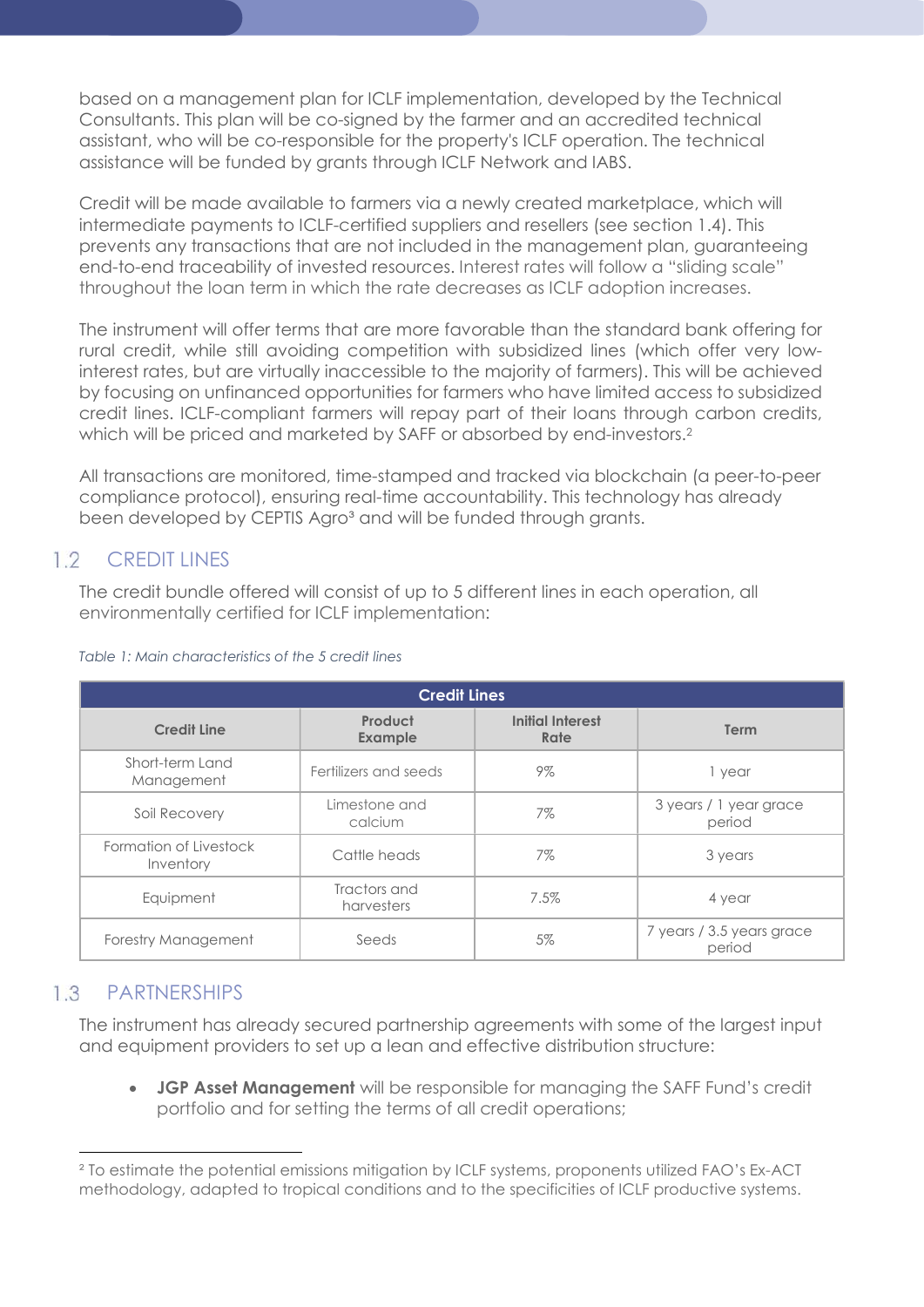- Bradesco<sup>3</sup>, Brazil's third largest bank, will act as a trustee to the fund;
- Equipment suppliers, such as John Deere, will receive credit for on-lending from the SAFF Fund, delivering its rural equipment directly to farmers. In the case of John Deer Group, SAFF will fit within its "Troco na Troca" program, which provides the opportunity for farmers to "sell back" their equipment after 4 years of use. This will help shorten the length of SAFF loans, improving return for endinvestors;
- Input Resellers, such as Araguaia Fertilizantes, will receive payment from the SAFF Fund to relay barter operations that are on average 50% more favorable to farmers than standard operations. They will be compensated through a 0.5% loan spread and will take the initial loss from its operations. Resellers have very close ties to farmers, being one of the best positioned entities to distribute and evaluate credit;
- Trading companies, such as NuTrade (Syngenta Group), will enter into purchase agreements with farmers and relay the product receivables stemming from these agreements to SAFF as guarantees to the loan operation. This will help establish an important layer of collateral which will improve the risk profile of the instrument;
- Rural cooperatives, such as Cocamar, will work in a similar function to resellers and trading companies, leveraging on their relationships with their members to distribute SAFF credit products and entering into purchasing agreements.

### 1.4 ICLF COMPLIANCE

In order to properly assess ICLF adoption, ICLF Network (proponents) have developed the ICLF Property Certification Protocol that builds upon the main international standards for sustainable agriculture and introduces new elements that provide dynamic property monitoring throughout an entire cycle. With this, continued adhesion to ICLF is assured even after certification is issued, with potential deviations and improvements being constantly highlighted. The Protocol results in a Trustscore, a 0-100 confidence index that informs the level of ICLF adoption of a given property, as well as its compliance to environmental, social and economic criteria. See Annex 1 for a visual example of this tool.

## 2. INNOVATION

SAFF holds a unique market position in Brazil as the only credit vehicle to focus on ICLF adoption, while its integrated certification system brings an innovative component to addressing existing barriers to farmer credit

#### $2.1$ BARRIERS ADDRESSED: ACCESS TO CREDIT AND TECHNICAL CAPACITY

SAFF addresses two main barriers to farmers' access to credit and adoption of sustainable agricultural practices:

1. **Access to credit.** Brazil's rural credit system is poorly adapted to farmers' and ICLF needs, ignoring the economic advantages of sustainable agriculture. Commercial

-

<sup>&</sup>lt;sup>3</sup> Members of the ICLF Network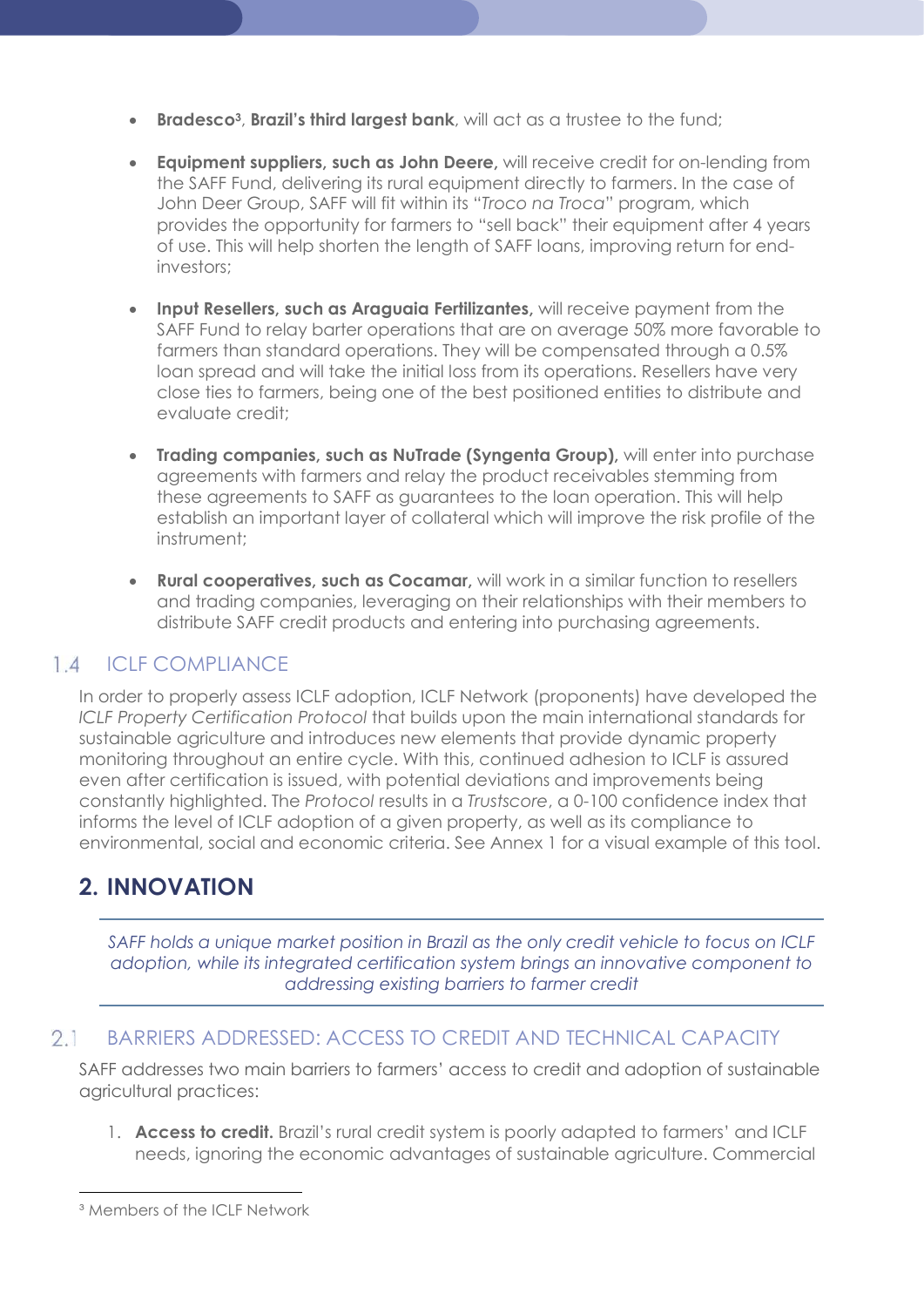and subsidized lines demand very high levels of institutionalization from farmers as well as high collateral volumes that usually reach 120% of loans. In order to address this, SAFF will provide a credit bundle with tailored timeframes for different ICLF uptake stages. It will also offer credit-scoring based on a certification system and unique Trustscore.

2. **Technical capacity.** Farmers usually lack the capacity and knowledge to implement ICLF. Many of them work with a single culture, while ICLF is a multiculture strategy. SAFF's technical assistance, along with the specialized credit bundle, will work to build the capacity of farmers to implement ICLF.

#### $2.2$ INNOVATION: ONLY VEHICLE TO FOCUS ON ICLF ADOPTION

SAFF is the only credit vehicle to focus on the adoption of ICLF practices in Brazil. While other existing rural credit lines offer competitive interest rates, they are highly bureaucratic, limiting farmer access, and do not offer technical assistance for sustainable agricultural practices. SAFF is also the only fund to have a certification system unique to ICLF, which works to evaluate/provide credit scores and monitor impact:

| <b>Comparable Instruments</b> |                                                                                                                   |                                                                                                                                                  |  |  |  |
|-------------------------------|-------------------------------------------------------------------------------------------------------------------|--------------------------------------------------------------------------------------------------------------------------------------------------|--|--|--|
| <b>Similar Instruments</b>    | <b>Description</b>                                                                                                | <b>Differentiation</b>                                                                                                                           |  |  |  |
| ABC Program                   | Government subsidized credit<br>line for low carbon<br>technologies in Brazil with<br>interest rates as low as 3% | Small producers (<400 ha) face a<br>highly bureaucratic process and<br>receive no technical assistance for<br><b>ICLF</b> implementation         |  |  |  |
| Commercial Loans              | Commercial credit from<br>private banks, with avg. 9%<br>interest rates                                           | Limited offer, due to high collateral<br>demands and need for<br>maintaining relationship with<br>various banks                                  |  |  |  |
| <b>PRONAF</b>                 | Federal subsidized credit lines<br>targeted at smallholder<br>producers and enterprises                           | Highly bureaucratic process and<br>guarantee requirements. No<br>technical assistance for<br>sustainable agriculture (or ICLF)<br>implementation |  |  |  |

### Table 2: Comparable Rural Credit Facilities

#### 2.3 CHALLENGES TO INSTRUMENT SUCCESS

As an innovative instrument in the rural credit space, SAFF may encounter some challenges and risks, mainly:

- 1. The risk of a low uptake of the credit lines, mainly due to the fact that many Brazilian farmers can be reluctant to depart from the standard agricultural and credit practices. SAFF will address this by avoiding competition with subsidized credit lines and focusing on unfinanced opportunities for small producers and partnering with rural cooperatives and equipment and input suppliers, entities that are very close to farmers and will support product distribution and credit analysis.
- 2. Credit lines may present higher default rates than expected (default rates for rural credit in Brazil are average ~1%). While the SAFF Fund's bundled structure will consist of five credit lines that stagger out and coincide with the ICLF cash flow profile, proponents ICLF Network and IABS will provide technical assistance to reduce the risk of production loss (lowering farmer revenue risk). The instrument will also have an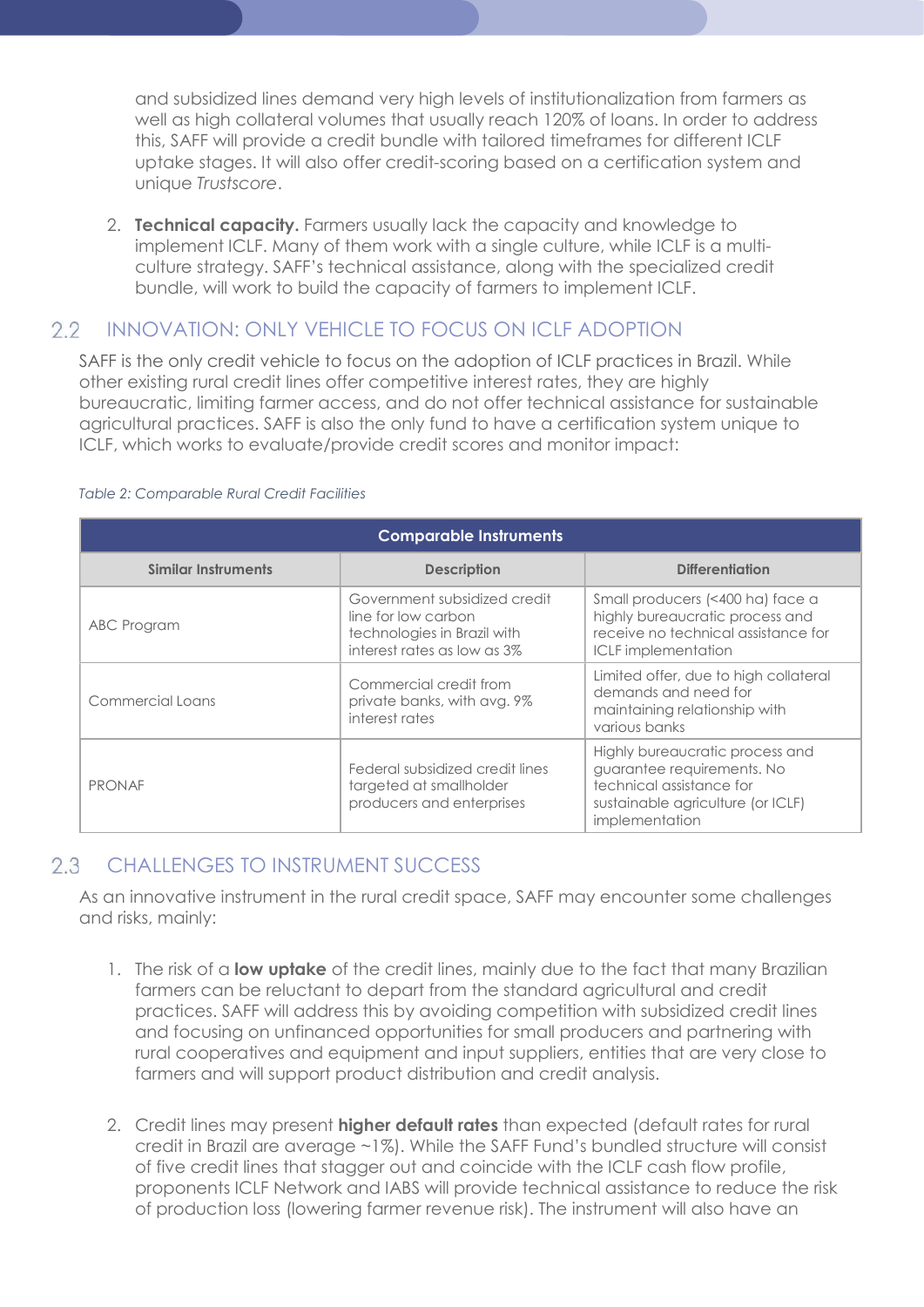internal default provision, assuming default rates conservatively higher than historical ones (at 1.4%) and providing a cash flow buffer for investors. Moreover, a blended finance structure with concessional capital taking a "first loss" position will be utilized.

- 3. Products may not reach the market due to a lack of linkages and internal capabilities. To address this, the instrument will develop value added capabilities and partnerships with corporate off-takers and other market actors.
- 4. **Carbon credits** generated may fluctuate in price and/or face certification challenges. Firstly, the returns presented in this report do not account for the economic benefits of the carbon credits. Moreover, to mitigate this risk, proponents will fit the carbon methodology developed (see Annex 2) to the Verified Carbon Standard (VCS) and will then submit it to UNFCCC's Sustainable Development Mechanism (SDM), to ensure proper carbon certification.

## MARKET TEST AND BEYOND

## 3. IMPLEMENTATION PATHWAY AND REPLICATION

The pilot will target 90 thousand hectares of land and mobilize USD 68 million in capital

#### $3.1$ PILOT CONTEXT

The pilot for the instrument will be developed in 2 distinct regions of Brazil to capture part of the diversity of biomes and the needs for ICLF implementation in the country. Initially, the instrument will target farmers that already have some area of ICLF implemented. Each region has its own natural and institutional characteristics, which are addressed by the instrument:

- 1. States of Paraná, São Paulo and Mato Grosso do Sul. This area is comprised mainly of the Mata Atlântica biome, a forest system that extends along the Atlantic coast of Brazil. It will be developed in partnership with Cocamar, one of the largest rural cooperatives in Brazil, with over 15 thousand farmers and 1.5 million hectares of pasture land. This is one of the most developed rural areas of Brazil, both technologically and institutionally. For this region, the pilot will target 600 farmers with 100 hectares of ICLF implementation each, totaling 60,000 hectares.
- 2. States of Goiás, Minas Gerais and Mato Grosso. This area is comprised mainly of the Cerrado biome, a vast tropical savanna ecoregion that occupies the central portion of Brazil. It will be developed in partnership with the Rural Sustentátavel 2 Program, a comprehensive sustainability program being implemented by ICLF Network and IABS. Farmers that have already adhered to the program are much more welcoming of ICLF practices and demonstrate high levels of sustainability and governance. For this region, the pilot will target 300 farmers for 100 hectares of ICLF implementation each, totaling 30,000 hectares.

The average area for ICLF implementation for each region is estimated at 100 ha (25% of the average total area of 400 ha). While the volumes for each line may vary between operations, it is expected that, on average, each hectare will demand US\$ 690 for the implementation of ICLF. This leads to a total loan portfolio of US\$ 62 million, plus a technical assistance budget of US\$ 6 million, adding up to a total capitalization of US\$ 68 million.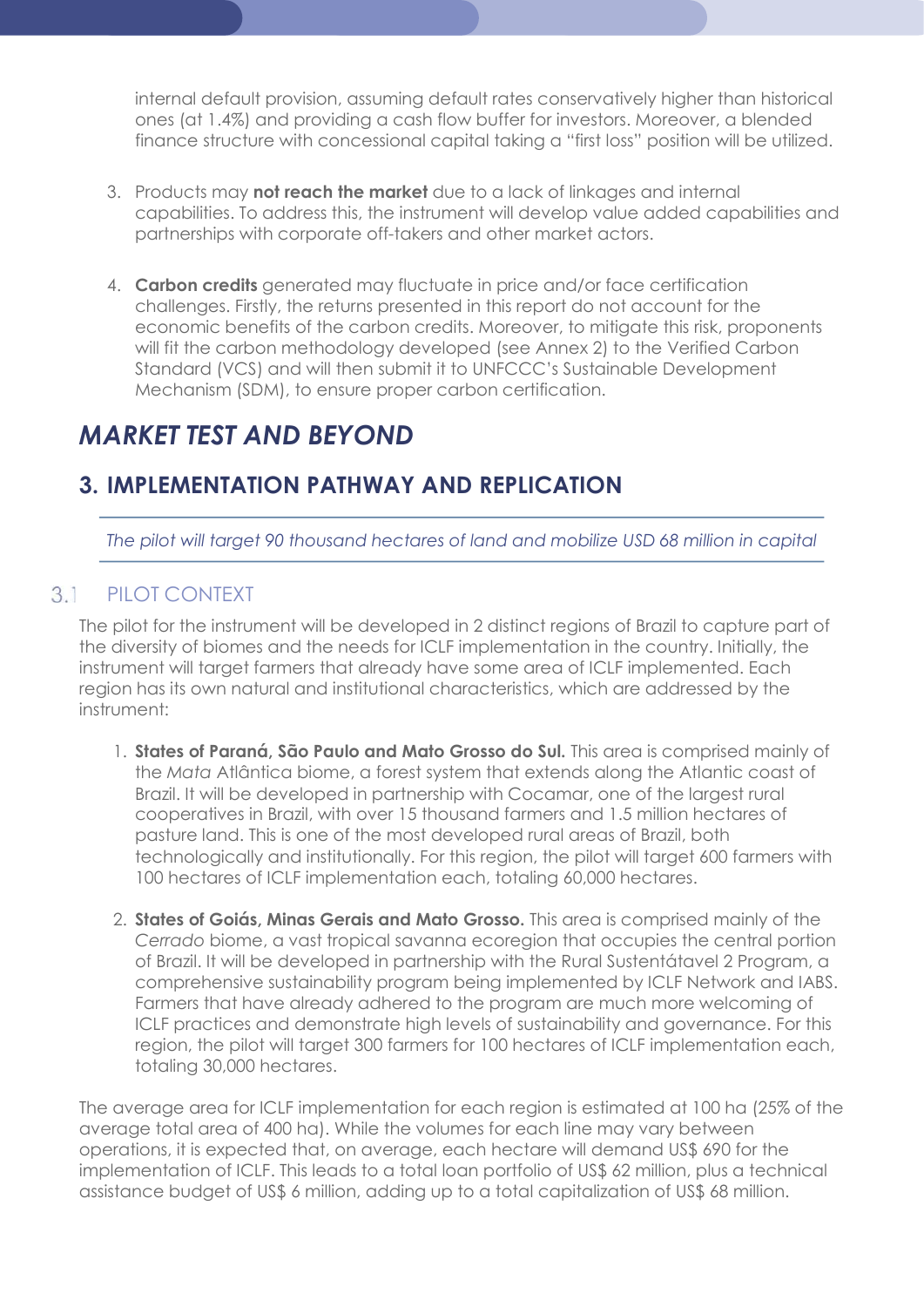#### $3.2$ IMPLEMENTATION PATHWAY

The pilot is expected to reach full implementation within one year, with the following events as main milestones:

- 1. Set-up of SAFF Fund structure and closure of supporting contracts (management, back-office etc.)
- 2. Set-up of technical assistance plan by ICLF Network and IABS
- 3. Closure of agreements with key partners
- 4. First round of funding for SAFF Fund with concessional and philanthropic investors
- 5. Second round of funding with private investors (concessional capital assumes a firstloss position)
- 6. Phase-out of concessional capital



### Figure 2 Pathway to financial sustainability

The main challenges for the implementation of the pilot relate to:

- 1. Its adaptation to various biomes and ICLF scenarios in Brazil. The instrument seeks to address this by matching key information provided by local rural cooperatives to Embrapa's (Brazilian Agricultural Research Corporation) own database and experience in ICLF implementation techniques.
- 2. A risk of low client adoption. This issue is being addressed through the set-up of various partnerships and different levels of the instrument, which will help ensure that its value proposition is heard and understood by potential clients.
- 3. The COVID-19 pandemic, which might cause delays in securing partnerships and funding. So far the proponents have been successful in developing partnerships and are in advanced conversation with multiple funding sources (see section 3.3). The instrument addresses multiple aspects of a green recovery for Brazil, which could help fundraise in the current challenging environment.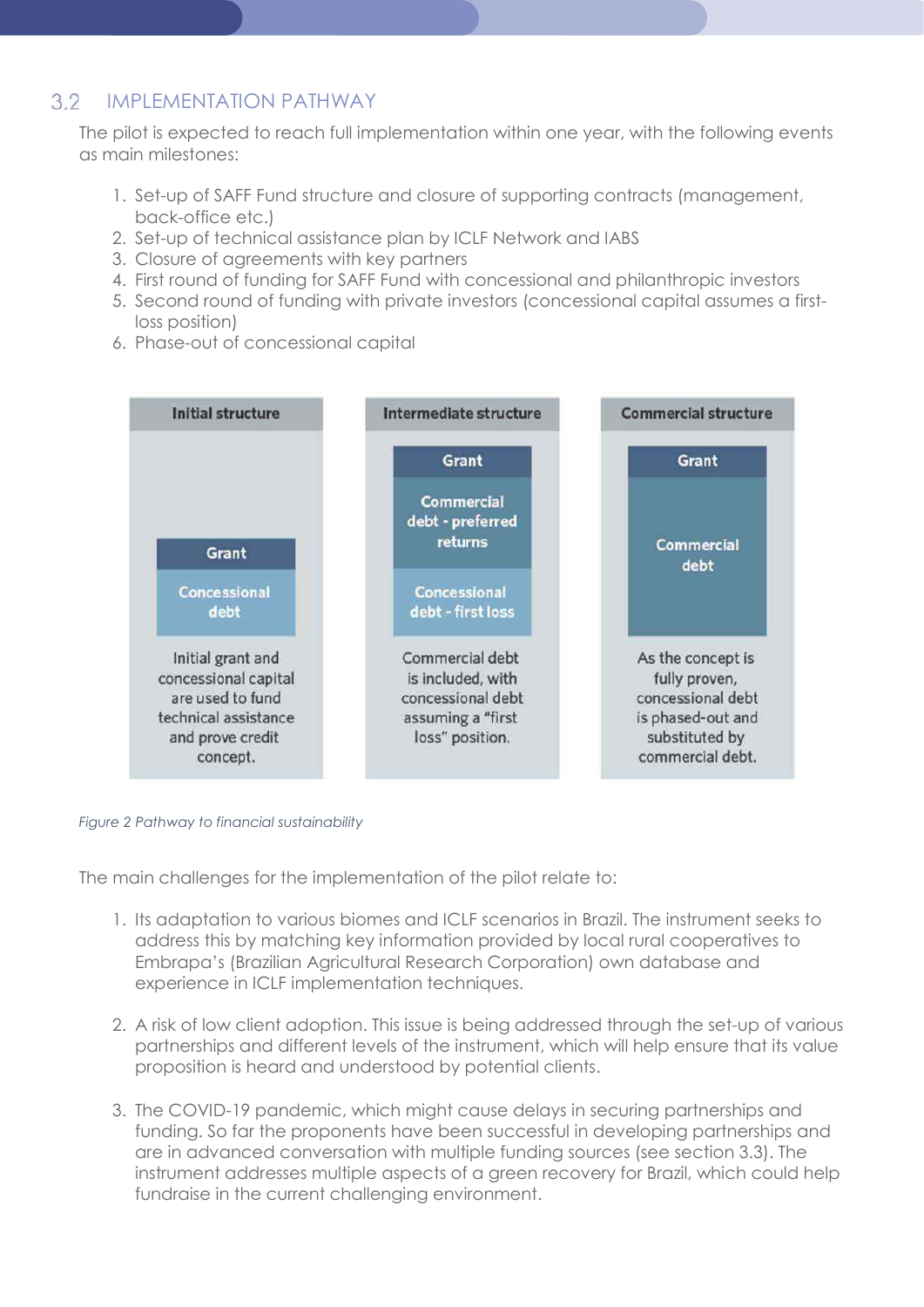#### $3.3$ SAFF – FUNDO VALE

In parallel to the pilot presented above, SAFF is discussing an exclusive facility for Fundo Vale, an investment fund owned by Brazilian mining company Vale do Rio Doce that has the goal of restoring 100 thousand hectares of degraded land in 10 years. The same methodology and structure of the pilot will be applied, with a higher focus on the forestry component, in compliance with Fundo Vale's mandate.

## 4. FINANCIAL IMPACT AND SUSTAINABILITY

### 4.1 QUANTITATIVE MODELING

### 4.1.1 COMPARISON TO BUSINESS AS USUAL SCENARIO (BAU)

A typical hectare of productive pasture land in the Cerrado and Mata Atlântica regions of Brazil has 0.8 cattle heads and generates US\$ 36.80 every year. The practice of extensive cattle ranching without forest management leads to the degradation of pasture lands, with CO2e emissions reaching 2.5 tons/ha/year.

Farmers who seek to improve on this condition, either by simply recuperating degraded pastures or fully implementing ICLF, find extensive bureaucracy and high collateral requirements in local credit products. Barter operations (advancement of future production in return for agricultural inputs) typically embed 20% yearly interest rates, whereas Brazil's current treasury-rate is 2%.

| <b>Item</b>                            | <b>Business-</b><br>as-Usual | <b>Restoration</b><br>οf<br><b>Degraded</b><br><b>Pasture</b> | <b>ICL</b><br><b>Integrated</b><br>Crop-<br><b>Livestock</b> | <b>ICLF Integrated</b><br>Crop-Livestock-<br>Forest |
|----------------------------------------|------------------------------|---------------------------------------------------------------|--------------------------------------------------------------|-----------------------------------------------------|
| Revenues (R\$/ha/year)                 | 193.80                       | 624.67                                                        | 937.01                                                       | 960.72                                              |
| Revenues (US\$/ha/year)                | 36.8                         | 118.5                                                         | 177.8                                                        | 182.3                                               |
| % of Livestock Area                    | 100.0%                       | 67%                                                           | 50%                                                          | 50%                                                 |
| Cattle heads/ha                        | 0.80                         | 1.20                                                          | 2.40                                                         | 2.40                                                |
| <b>Beef Production/ha/year</b><br>(kg) | 57.08                        | 208.15                                                        | 179.38                                                       | 179.38                                              |
| Crop Production/ha/year<br>(kg)        |                              |                                                               | 975.08                                                       | 975.08                                              |
| Wood Production/ha/year<br>(kg)        |                              | $\overline{\phantom{a}}$                                      |                                                              | 490.31                                              |
| CO2 Emission/ha/year (t)               | 2.50                         | $-1.35$                                                       | $-2.02$                                                      | $-2,83$                                             |

### Table 3: Comparison of Different Rural Productive Systems

Although the increase in cattle productivity, from 0.8 to 2.4 heads per hectare, may lead to higher emissions in itself, the proper management of the pasture area leads to a high amount of carbon being sequestered from the atmosphere and stored in the soil. In many cases the concentration of carbon in ICLF pastures is higher than in indigenous forests under the same natural conditions.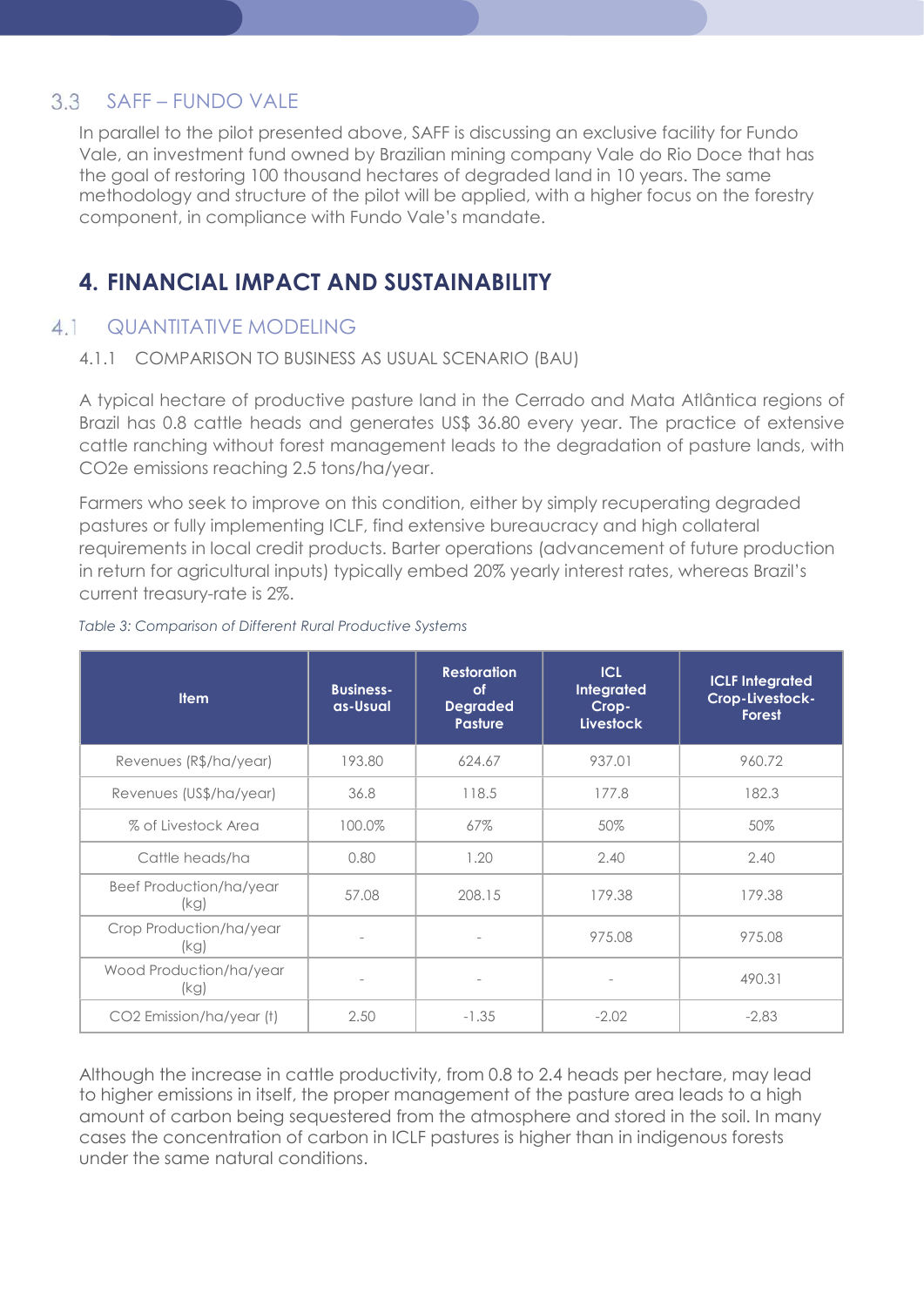### 4.1.2 MODEL INPUTS AND METHODOLOGY

The instrument is modelled as a 10-year revolving credit facility with 5 lines of credit, one for each type of product being financed (see section 1.2). The average loan sizes and terms for each line reflect the specific needs of the rural cooperative as well as the requirements for ICLF implementation, according to Embrapa (Brazilian Agricultural Research Corporation).

The interest rates are set to provide competitive terms to farmers, while fulfilling the return expectations of private and concessional investors. Farmers have the opportunity to decrease these rates as their Trustscore improves, demonstrating increased adoption of ICLF practices. Expected default rates were obtained from a research of sector averages, with specific considerations for ICLF adoption and contributions from input providers and resellers. The main inputs used for each of these lines are described in the table below:

|                                                | Short-term<br>Land<br>Management<br>Loans | Soil<br><b>Recovery</b><br>Loans | <b>Formation</b><br>of<br><b>Livestock</b><br>Inventory<br>Loans | Equip<br>ment<br>Loans | Forestry<br>Manag<br>ement<br>Loans |
|------------------------------------------------|-------------------------------------------|----------------------------------|------------------------------------------------------------------|------------------------|-------------------------------------|
| Avg. Loan Size<br>(US\$/ha)                    | 346                                       | 94                               | 283                                                              | 94                     | 755                                 |
| Term (years)                                   |                                           | 3                                | 3                                                                | 4                      | $\overline{7}$                      |
| Initial Interest Rate to<br>Producers (% p.a.) | 9.0%                                      | 7.0%                             | 7.0%                                                             | 7.5%                   | 5%                                  |
| Final Interest Rate to<br>Producers (% p.a.)   | 7.4%                                      | 5.7%                             | 5.7%                                                             | 6.1%                   | 4%                                  |
| Avg. Trustscore (year                          | 50                                        | 50                               | 50                                                               | 50                     | 50                                  |
| Avg. Trustscore (year<br>10)                   | 95                                        | 95                               | 95                                                               | 95                     | 95                                  |
| Default Rate (% p.a.)                          | 1.4%                                      | 1.4%                             | 1.4%                                                             | 1.0%                   | 0.5%                                |
| <b>Technical Assistance</b><br>Cost (US\$/ha)  | 7.6                                       | 7.6                              | 7.6                                                              | 7.6                    | 7.6                                 |
| Initial Portfolio Size<br>(US\$)               | 31 million                                | 2.8 million                      | 17 million                                                       | 8.5<br>millio<br>n     | 2.7<br>million                      |

### Table 4: Main Inputs of the Financial Model

#### 4.2 PRIVATE FINANCE MOBILIZATION AND REPLICATION POTENTIAL

The fund is expected to raise USD 68 million, 25% from concessional investors, 63% from private investors and 12% from philanthropic entities. While private and concessional investors are expected to fund the loan portfolio, grants will be targeted to fund the technical assistance program managed by IABS, that will accompany all loan operations. With COVID-19 putting considerable pressure on public budgets, it is more crucial than ever for the climate-finance sector to develop instruments that are be able to mobilize private finance.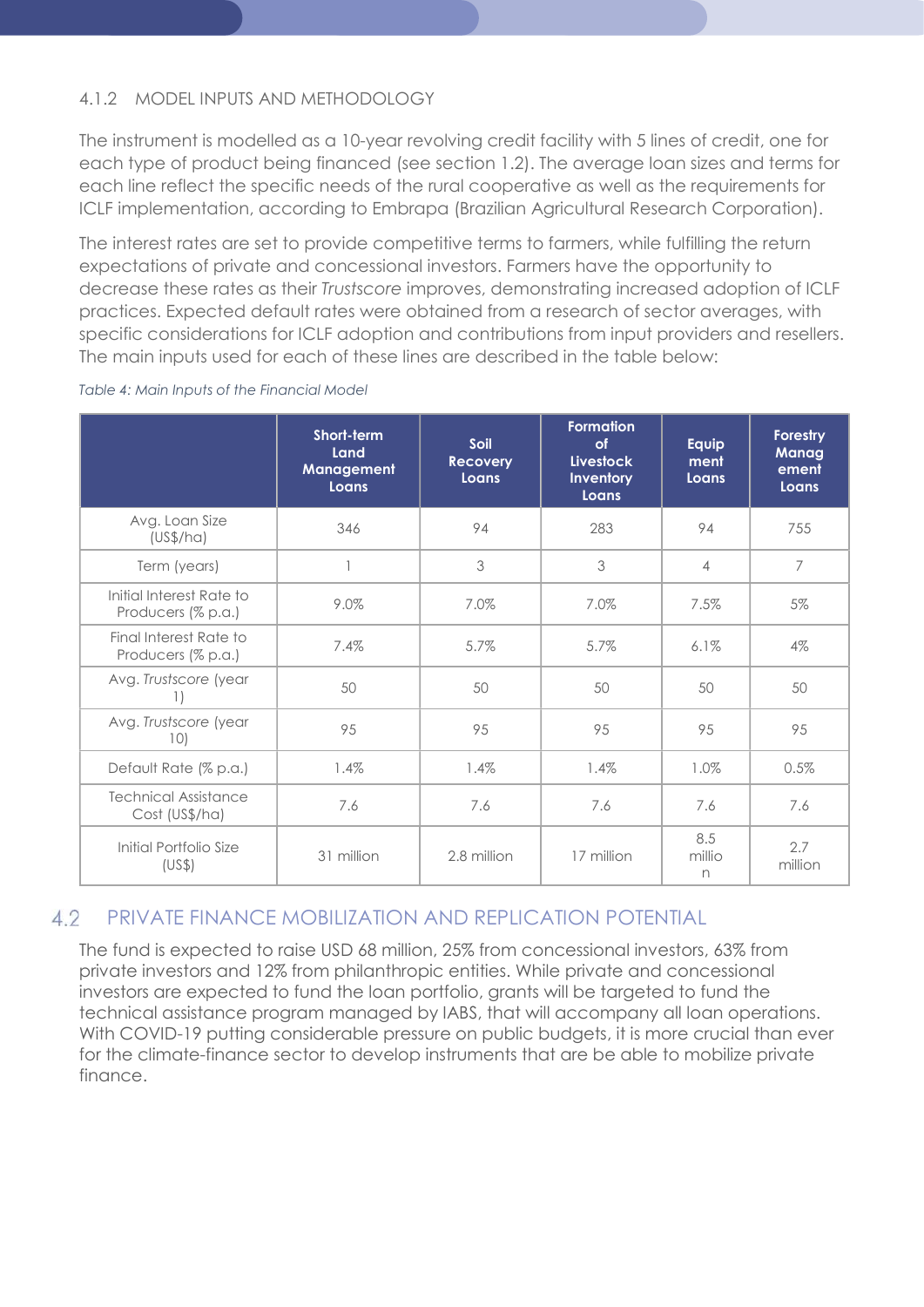### Table 5: Types of Capital Targeted and Returns

| <b>Type of Capital</b> | <b>Amount for</b><br>Pilot (US\$) | <b>Return</b><br>Rate (%<br>$p.a.$ <sup>4</sup> | Use of Proceeds                                     |
|------------------------|-----------------------------------|-------------------------------------------------|-----------------------------------------------------|
| Concessional Debt      | 18.3 million                      | 12.2%                                           | Loan portfolio                                      |
| Private Debt           | 43.5 million                      | 5.5%                                            | Loan portfolio                                      |
| Grants                 | 6.2 million                       |                                                 | Technical Assist. + Monitoring<br>and Certification |
| Total                  | 68 million                        | -                                               | $\sim$                                              |

Once a proof of concept has been reached and the pilot is able to provide suitable returns for both concessional and private investors, the instrument will be replicated in other areas of Brazil, such as the North and Northeast, where conversations with local rural cooperatives, such as Cooperativa Nordestina, have already begun. At scale the instrument would reach 500 thousand hectares with a total capitalization of US\$ 380 million. Brazil is expected to add at least another 13 million hectares of ICLF land over the next few years. Considering that ~15% of this land fits within the profile of the fund leads to a replication potential of 1.8 million hectares and a portfolio of US\$ 1.4 billion. Moreover, because of ICLF's versatility, SAFF can be easily exported outside of Brazil.

## 5. ENVIRONMENTAL AND SOCIAL IMPACT

SAFF is expected to mitigate 2.5 million tons of CO2 in 10 years and increase farmer income by more than 130%

#### 5 1 ENVIRONMENTAL IMPACT

The emission rates for a typical cattle ranching property in Brazil (BAU) are 2.5 tCO2e per hectare per year (see section 4.1 and Annex 2), leading to 250 tCO2e per year for 100 ha. By adopting an integral ICLF system, instead of emitting these 250 tons, the integration will turn the property into a net sequester of 2,400 tCO2e every year. Partial adoption of the ICLF systems that do not include the Forestry component would result in a mitigation of 283 tCO2e per year.

Considering that the pilot portfolio of US\$ 68 million will be able to convert 90,000 hectares of land to ICLF practices, the instrument would abate 2.5 million tCO2e in 10 years, with each 1 thousand dollars of investment (public and private) leading to 41 tCO2e abated. The environmental benefits of ICLF also include more efficient use of land and inputs, restoration of degraded pastures, preservation of biodiversity and a reduction of pressure on native vegetation.

#### 5.2 SOCIAL AND ECONOMIC IMPACT

The adoption of ICLF systems leads to higher agricultural yields, growing revenues almost 5 fold, from US\$ 37 to US\$ 178 per hectare per year. It is expected that farmers will be able to apply ICLF on up to 25-35% of their average 400-hectare properties, which leads to a potential income increase of 134%. Moreover, the diversification and sustainable agriculture practices applied in ICLF systems help lower production risk and ensure a more stable source

-

<sup>4</sup> Real IRR per annum in Brazilian R\$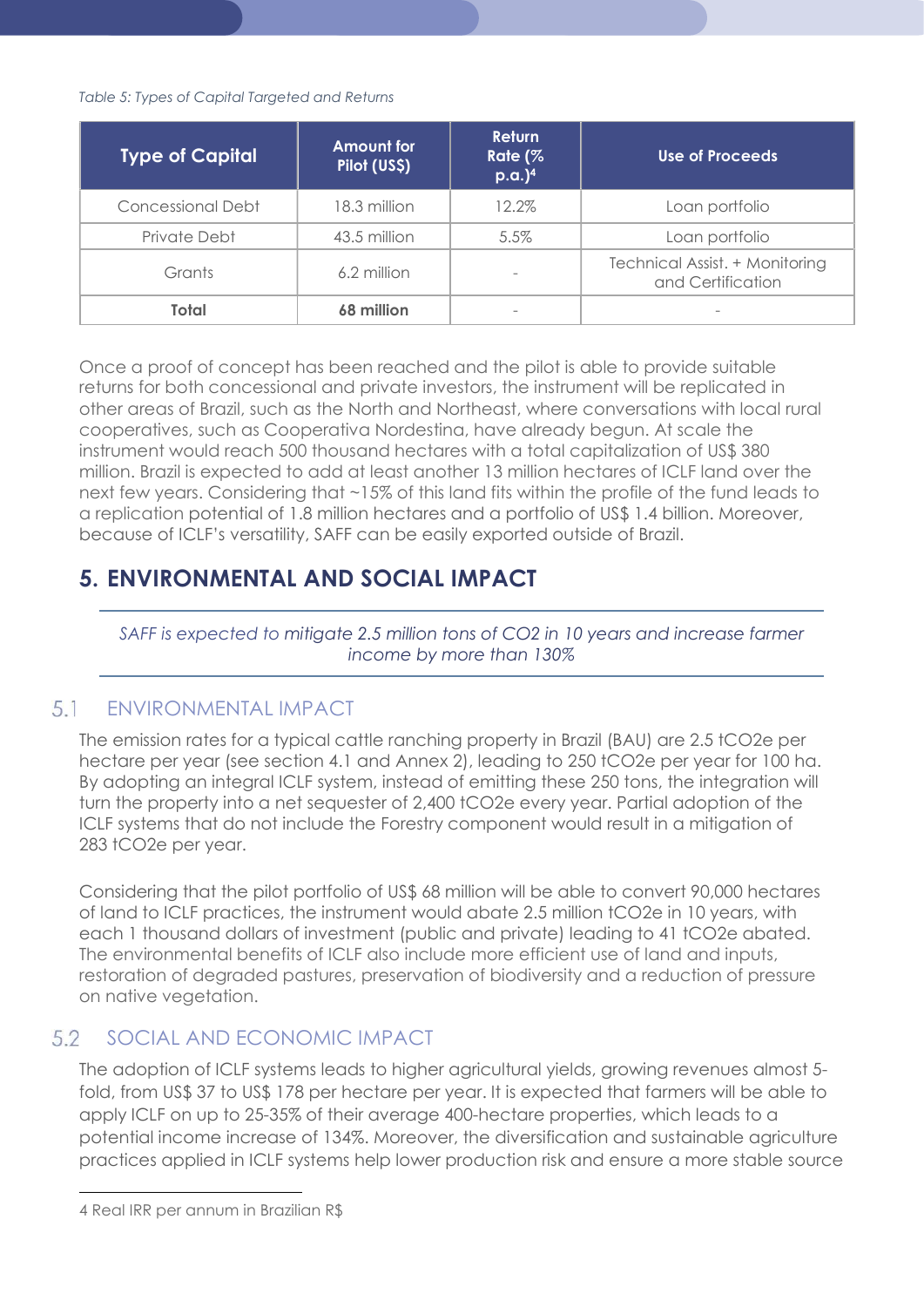of income for farmers. Brazil's economy has suffered amidst COVID-19, and systems that allow for livelihood enhancement in safe, outdoor settings are much needed.

The social structure and functioning of small and medium properties rely heavily on the participation of women. The instrument will enhance women's participation through specific communication activities.

By promoting environmentally sustainable agricultural practices while also improving the income levels and livelihoods of rural populations, the instrument mainly addresses the Sustainable Development Goals (SDGs) numbers 2 – Zero Hunger, 13 – Climate Action, 15 – Life on Land and 5 – Gender Equality.

## NEXT STEPS

The instrument will move on to securing the appropriate funding for its initial pilot, as well as closing the partnership agreements mentioned above, with the goal of developing the pipeline. Proponents are in advanced conversations with funding sources and partners, with more work needed on the set-up of day-to-day operations. The closure of the first SAFF Fund should happen within a year, along which the proponents will finish setting up the structure for the instrument.

Brazil's economy has been severely affected by COVID-19. Due to its multiple environmental and social benefits (addressing 4 SDGs), SAFF has the potential to help the country promote a green recovery.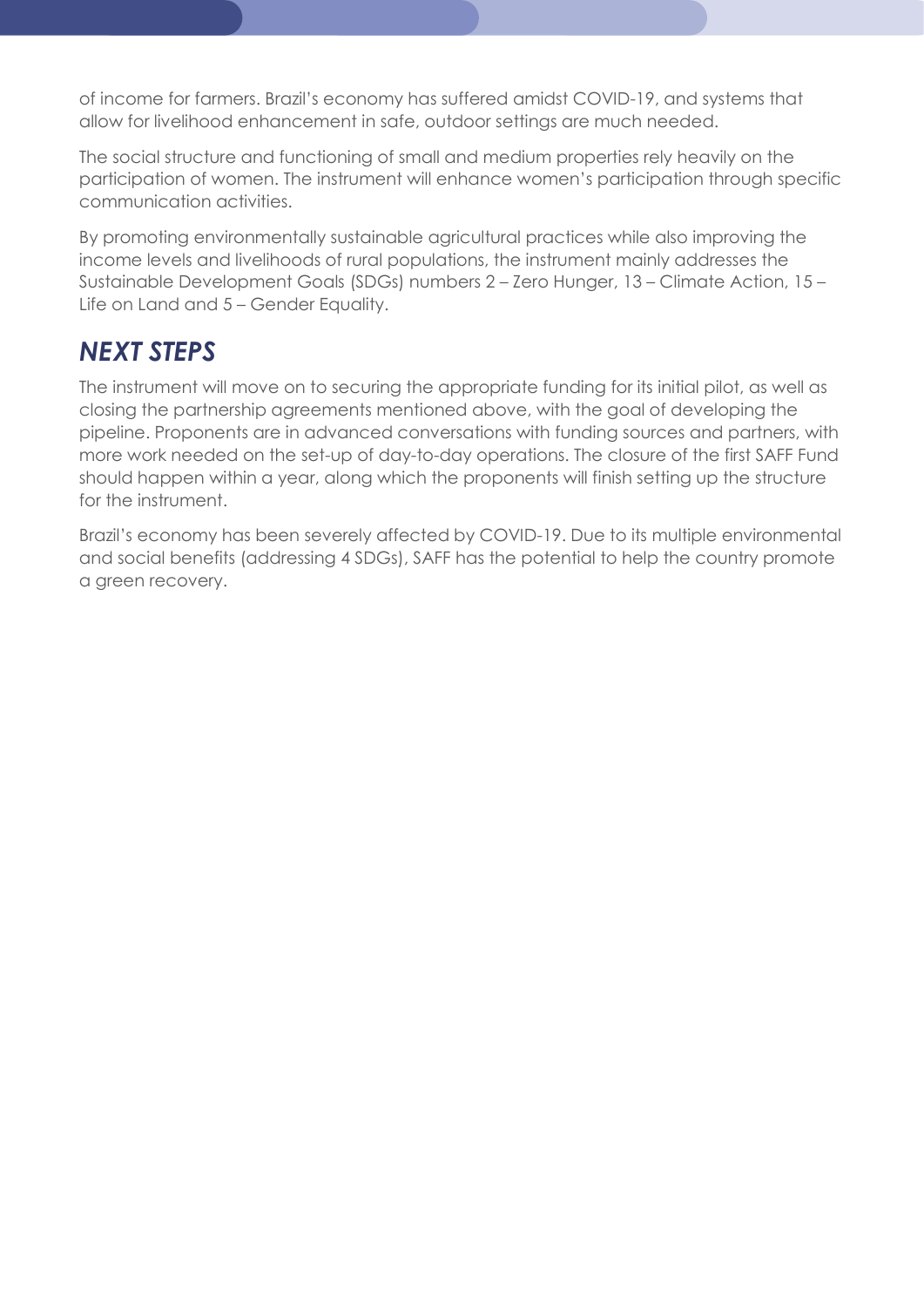## **REFERENCES**

ASSUNÇÃO, JULIANO; SOUZA, PRISCILA. Policy Brief. The Fragmented Rules of Brazilian Rural Credit. Rio de Janeiro: Climate Policy Initiative, 2018.

ASSUNÇÃO, JULIANO; SOUZA, PRISCILA; Figueiredo Beatriz. Policy Brief. Distribution Channels for Rural Credit in Brazil. Rio de Janeiro: Climate Policy Initiative, 2018.

ASSUNÇÃO, JULIANO; SOUZA, PRISCILA. The Impacts of Rural Credit on Agricultural Outcomes and Land Use. Rio deJaneiro: Climate Policy Initiative, 2020

Composição do funding do custeio da soja para a safra 2019/20 em Mato Grosso. Campo Grande: IMEA – Instituto Matogrossense de Economia Agropecuária, 2019.

Rede ILPF, 2016. ILPF em Números.

IBGE, 2017. Censo Agropecuário.

POLIDORO ET. AL, 2020. Potential impact of plans and policies based on the principles of Conservation Agriculture on the control of soil erosion in Brazil. Land Degradation and Development. In press.

ALVES, B. J. R.; MADARI, B. E.; BODDEY, R. M. Integrated crop – livestock – forestry systems: prospects for a sustainable agricultural intensification. Nutrient Cycling in Agroecosystems, v. 108, n. 1, p. 1–4, 2017.

ALVES, B. J. R.; SCIVITTARO, W. B.; JANTALIA, C. P.; SOUSA, R. O. de; BAYER, C.; RODRIGUES, R. de A. R.; BODDEY, R. M.; URQUIAGA, S.; MADARI, B. E. Protocolo para medições de fluxos de gases de efeito estufa em sistemas aeróbicos e alagados de produção de grãos - Rede Fluxus. Documentos Embrapa Agrobiologia, v. 306, p. 1-60, 2017

BERNOUX, M.; BRANCA, G.; CARRO, A.; LIPPER, L.; SMITH, G.; BOCKEL, L. Ex-ante greenhouse gas balance of agriculture and forestry development programs. Scientia Agricola, v. 67, n. 1, p. 31–40, 2010.

BERNOUX, M.; SCHIETTECATTE, L. S.; TINLOT, M.; BOCKEL, L.; BRANCA, G.; GENTIEN, A.; COLOMB, V. EX-Ante Carbon-balance Tool (EX-ACT) Technical Guidelines for Version 7. EASYPol Module 218, Food And Agriculture Organization of The United Nations, FAO, 2016.

BRANCA, G.; HISSAC, H.; BENEZD, M. C.; MEDEIROSE, K.; LIPPERB, L.; TINLOTF, M.; BOCKELF, L.; BERNOUXG, M. Capturing synergies between rural development and agricultural mitigation in Brazil. Land Use Policy, v. 30, n. 1, p. 507–518, 2013.

BRANDAO, A. A.; PINTO JUNIOR. O. B.; WEBER, O.; RODRIGUES, R. A. R.; COUTO, E. G. Greenhouse gas emissions from soil fertilized with liquid pig slurry (LPS) in Tifton 85 bermudagrass pasture in tropical savanna. Australian Journal of Crop Science (online), v. 14, p. 1024-1031, 2020.

BRETAS, I. L.; PACIULLO, D. S. C.; ALVES, B. J. R.; MARTINS, M. R.; CARDOSO, A. S.; LIMA, M. A.; RODRIGUES, R. A. R.; SILVA, F. F.; CHIZZOTTI, F. H. M. Nitrous oxide, methane, and ammonia emissions from cattle excreta on Brachiaria decumbens growing in monoculture or silvopasture with Acacia mangium and Eucalyptus grandis. Agriculture Ecosystems & Environment, v. 295, p. 106896, 2020.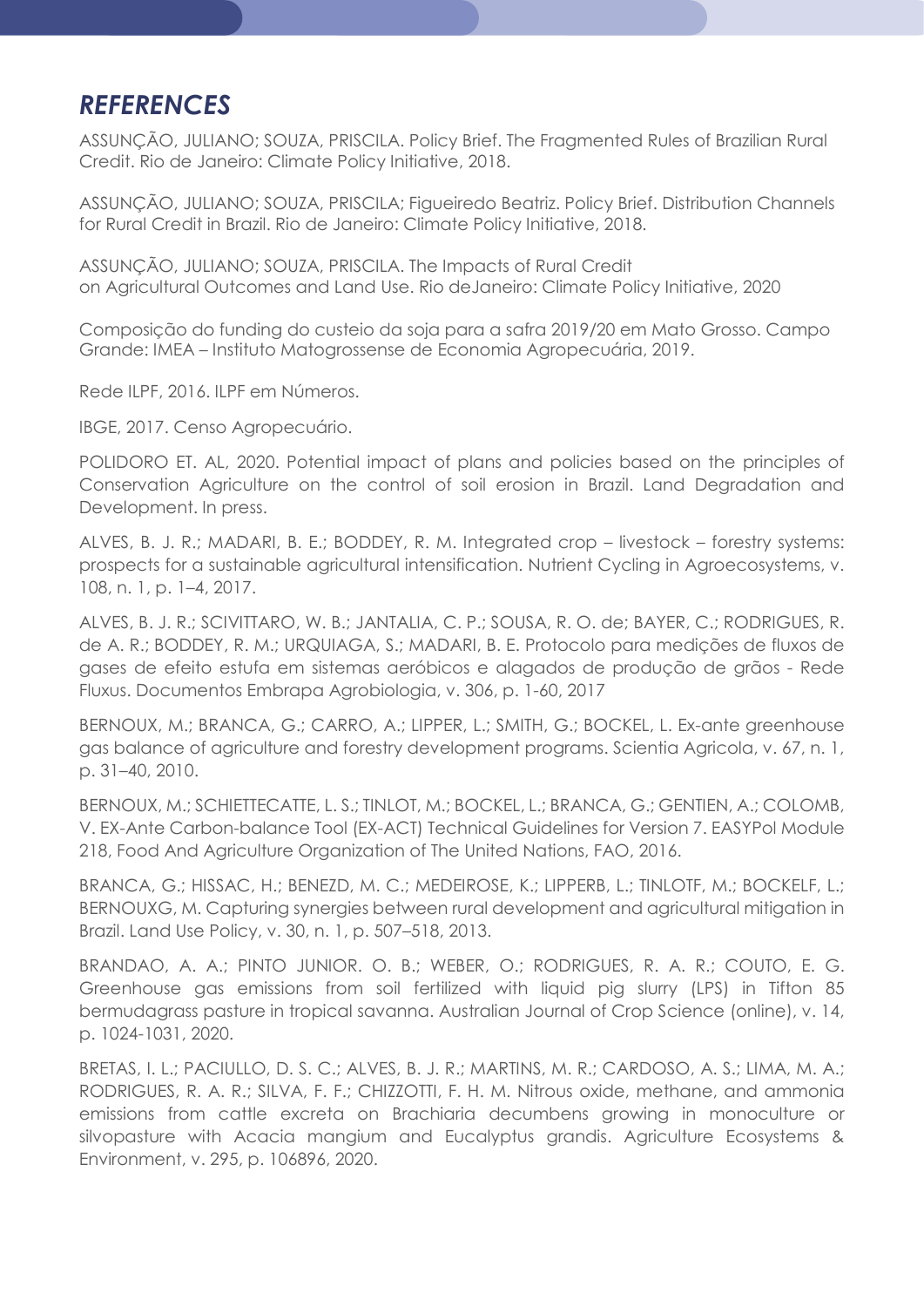CARDOSO, A. S.; BERNDT, A.; LEYTEM, A.; ALVES, B. J. R.; CARVALHO, I. N. O.; SOARES, L. H. B.; URQUIAGA, S.; BODDEY, R. M. Impact of the intensification of beef production in Brazil on greenhouse gas emissions and land use. Agricultural Systems, v. 143, p. 86–96, 2016.

CARVALHO, P.; DOMICIANO, L. F.; MOMBACH, M. A.; DO NASCIMENTO, H. L. B; CABRAL, L. S.; SOLLENBERGER, L. E.; PEREIRA, D. H.; PEDREIRA, B. C. Forage and animal production on palisadegrass pastures growing in monoculture or as a component of integrated crop– livestock–forestry systems. Grass and Forage Science, v. 74, n. 4, p. 650–660, 2019.

CERRI, C.C.; BERNOUX, M.; MAIA, S.M.F.; CERRI, C.E.P.; COSTA JUNIOR, C.; FEIGL, B.J.; FRAZÃO, L.A.; MELLO, F.F.C.; GALDOS, M.V.; MOREIRA, C.S.; CARVALHO J.L.N. Greenhouse gas mitigation options in Brazil for land-use change, livestock and agriculture. Scientia Agricola 67, p. 102-116, 2010.

COLOMB, V.; TOUCHEMOULIN, O.; BOCKEL, L.; CHOTTE, J. L.; MARTIN, S.; TINLOT, M.; BERNOUX, M. Selection of appropriate calculators for landscape-scale greenhouse gas assessment for agriculture and forestry. Environmental Research Letters, v. 8, n. 1, p. 015029, 2013.

COLTRI, P. P. LAZARIM, C.; DIAS, R.; JUNIOR, J. Z.; PINTO, H. S. Estoque de carbono em sistemas cafeeiros a pleno sol e cultivado com macadâmia no sul de minas gerais, Brasil. VII Simpósio de Pesquisa dos Cafés do Brasil, p. 6, 2011.

CONCEIÇÃO, M. C. G.; MATOS, E. S.; BIDONE, E. D.; RODRIGUES, R. DE A. R.; CORDEIRO, R. C. Changes in Soil Carbon Stocks under Integrated Crop-Livestock-Forest System in the Brazilian Amazon Region. Agricultural Sciences, v. 08, n. 09, p. 904–913, 2017.

CONCEIÇÃO, M. C. G.; RODRIGUES, R. de A. R.; CORDEIRO, F. R.; CESARIO, F. V.; MARTINS, C. M. S.; MATOS, E. S.; CORDEIRO, R. C.; BIDONE, E. D. International climate change negotiation: the role of Brazil. Sustentabilidade em Debate, v. 10, p. 379-395, 2019.

DA SILVA, F. S.; DOMICIANO, L. F.; GOMES, F. J.; SOLLENBERGER, L. E.; PEDREIRA, C. G. S.; PEREIRA, D. H.; PEDREIRA, B. C. Herbage accumulation, nutritive value and beef cattle production on marandu palisadegrass pastures in integrated systems. Agroforestry Systems, 2020.

DOMICIANO, L. F.; PEDREIRA, B. C.; DA SILVA, N. M. F.; MOMBACH, M. A.; CHIZZOTTI, F. H. M.; BATISTA, E. D.; CARVALHO, P.; CABRAL, L. S.; PEREIRA, D. H.; DO NASCIMENTO, H. L. B. Agroforestry systems: an alternative to intensify forage-based livestock in the Brazilian Amazon. Agroforestry Systems, 2020.

DOS REIS, J. C.; KAMOI, M. Y. T.; LATORRACA, D.; CHEN, R. F. F.; MICHETTI, M.; WRUCK, F. J.; GARRETT, R. D.; VALENTIM, J. F.; RODRIGUES, R. de A. R.; RODRIGUES-FILHO, S. Assessing the economic viability of integrated crop−livestock systems in Mato Grosso, Brazil. Renewable Agriculture and Food Systems, v. 35, p. 1-12, 2019.

IPCC 2006. Guidelines for National Greenhouse Gas Inventories. In: EGGLESTON, S.; BUENDIA, L.; MIWA, K.; NGARA, T.; TANABE, K. (Ed.). Agriculture, forestry and other land use. Japan: Institute for Global Environmental Strategies, v. 4, 2006.

ISERNHAGEN, E. C. C.; RODRIGUES, R. de A. R; MATOS, E. S.; GUILLES, M. C. Estoques de carbono lábil e total em solo sob integração lavoura-pecuária-floresta na região de Transição Cerrado/Amazônia. Nativa, v. 5, p. 515-521, 2017.

LIMA, M. A.; PACIULLO, D. S. C.; MORENZ, M. J. F.; GOMIDE, C. A. M.; RODRIGUES, R. de A. R.; CHIZZOTTI, F. H. M. Productivity and nutritive value of Brachiaria decumbens and performance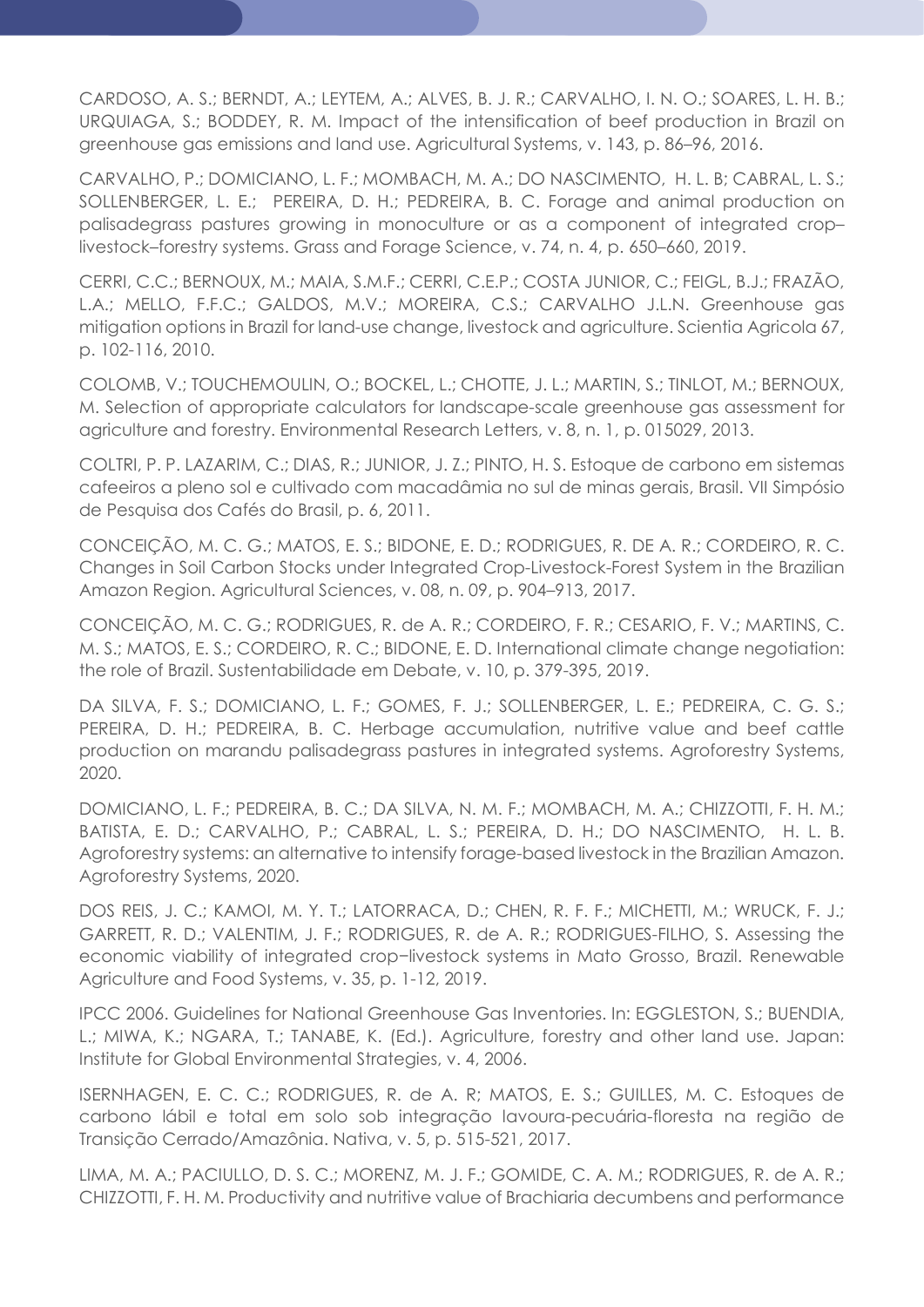of dairy heifers in a long-term silvopastoral system. Grass and Forage Science, v. 74, p. 160- 170, 2019.

LIMA, M. A.; PACIULLO, D. S. C.; SILVA, F. F.; MORENZ, M. J. F.; GOMIDE, C. A. M.; RODRIGUES, R. de A. R.; BRETAS, I. L.; CHIZZOTTI, F. H. M. Evaluation of a long-established silvopastoral Brachiaria decumbens system: plant characteristics and feeding value for cattle. Crop & Pasture Science, v. 70, p. 814, 2019.

MARTINELLI, G. DO C.; SCHLINDWEIN, M. M.; PADOVAN, M. P.; VOGEL, E. RUVIARO, C. F. Environmental performance of agroforestry systems in the Cerrado biome, Brazil. World Development, v. 122, p. 339–348, 2019.

MILNE, E.; NEUFELDT, H.; ROSENSTOCK, T.; SMALLIGAN, M.; CERRI, C. E.; MALIN, D.; EASTER, M.; BERNOUX, M.; OGLE, S.; CASARIM, F.; PEARSON, T.; BIRD, D. N.; STEGLICH, E.; OSTWALD, M.; DENEF, K.; PAUSTIAN, K. Methods for the quantification of GHG emissions at the landscape level for developing countries in smallholder contexts. Environmental Research Letters, v. 8, n. 1, p. 015019, 2013.

MOMBACH, M. A.; CARVALHO, P. de; CABRAL, L. da S.; RODRIGUES, R. de A. R.; TORRES, R. C.; PEREIRA, D. H.; PEDREIRA, B. C. Attractants for automated emission measurement (Greenfeed®) in pasture-based systems. Revista Brasileira de Zootecnia, v. 47, p. 1-4, 2018.

MONTEIRO, D.; FONSECA, E.; RODRIGUES, R. de A. R.; SILVA, J. J. N.; SILVA, ELDERSON P.; BALIEIRO, F. C.; ALVES, B. J. R.; RACHID, C. T. C. C. Structural and functional shifts of soil prokaryotic community due to Eucalyptus plantation and rotation phase. Scientific Reports, v. 10, p. 9075, 2020.

NASCIMENTO, A. F.; OLIVEIRA, C. M.; PEDREIRA, B. C.; PEREIRA, D. H.; RODRIGUES, R. de A. R. Nitrous oxide emissions from Oxisol submitted to pasture intensification strategies in the Brazilian Amazon. Grassland Science (Online), v. 66, p. 1, 2020.

NASCIMENTO, A. F.; RODRIGUES, R. de A. R. Sampling frequency to estimate cumulative nitrous oxide emissions from the soil. Pesquisa Agropecuária Brasileira (online), v. 54, p. 1, 2019.

NOGUEIRA, A. K. S.; RODRIGUES, R. de A. R.; CASTRO, B. S.; NOGUEIRA, T. F.; SILVA, J. J. N.; BEHLING, M.; MOMBACH, M.; ARMACOLO, N.; SILVEIRA, J. G. Emission of nitrous oxide and methane in soil from pasture recovery areas in the Amazon Matogrossense. Química Nova (Impresso), p. 937-943, 2015.

NOGUEIRA, A. K. S.; RODRIGUES, R. A. R.; SILVA, J. J. N.; BOTIN, A. A.; SILVEIRA, J. G.; MOMBACH, M. A.; ARMACOLO, N. M.; ROMEIRO, S. O. Fluxos de óxido nitroso em sistema de integração Lavoura-Pecuária-Floresta. Pesquisa Agropecuária Brasileira, v. 51, n. 9, p. 1156–1162, 2016.

SILVA, A. F.; RODRIGUES, R. de A. R; SILVEIRA, J. G.; SILVA, J. J. N.; DANIEL, V. C.; SEGATTO, E. R. Nitrous oxide emissions from a tropical Oxisol under monocultures and an integrated system in the Southern Amazon - Brazil. Revista Brasileira de Ciência do Solo (online), v. 44, p. 1-14, 2020.

TORRES, C. M. M. E.; JACOVINE, L. A. G.; NETO, S. N. O.; FRAISSE, C. W.; SOARES, C. P. B.; NETO, F. C.; FERREIRA, L. R.; ZANUNCIO, J. C.; LEMES, P. G. Greenhouse gas emissions and carbon sequestration by agroforestry systems in southeastern Brazil. Scientific Reports, v. 7, n. 1, p. 16738, 2017.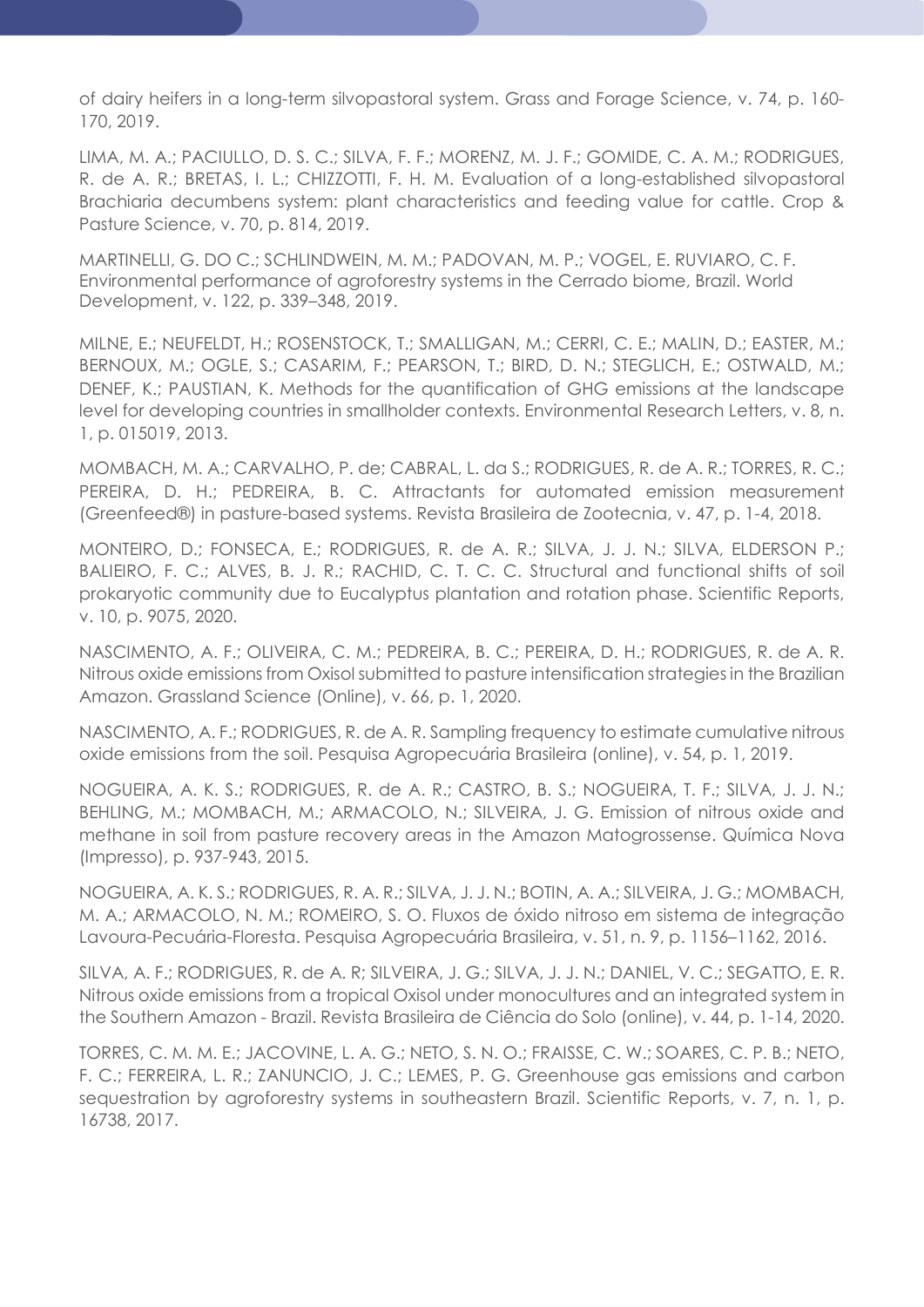## ANNEX 1 – EXAMPLES OF TRUSTSCORE SYSTEM



|                                 |                                       | rede les         |            |                | → Pertuguês [ ] ( ) Santa Brigida ( )                                                                      |
|---------------------------------|---------------------------------------|------------------|------------|----------------|------------------------------------------------------------------------------------------------------------|
| □ Dashboard > ■ Monitoramento > |                                       |                  |            |                |                                                                                                            |
| Filtro                          | Evidência de Monitoramento Continuo   |                  |            |                |                                                                                                            |
| DATA INICIAL<br>日 De            | 10 M RESULTADOS POR PÁGINA            |                  |            |                | PESQUISAR                                                                                                  |
|                                 | <b>EVENTO</b>                         | <b>FONTE</b>     | DATA       | <b>USUÁRIO</b> |                                                                                                            |
| <b>DATA FINAL</b><br>自 Até      | Car invalido                          | CADASTRO         | 03/01/2020 | Imarinho       | $\bullet$                                                                                                  |
|                                 | Car invalido                          | CADASTRO         | 18/01/2020 | Imarinho       | $\textcolor{red}{\blacksquare}$                                                                            |
| EVENTO<br>Selecione o Evento    | Qualidade da água                     | <b>CHECKLIST</b> | 17/01/2020 | Imarinho       | ø                                                                                                          |
|                                 | Segurança do trabalho                 | <b>CHECKLIST</b> | 22/01/2020 | Imarinho       | 0                                                                                                          |
| FONTE                           | Resultado da análise do solo          | LABORATORIO      | 19/01/2020 | rbueno         | O                                                                                                          |
| Selecione a Fonte               |                                       |                  |            |                |                                                                                                            |
|                                 | ARL insuficiente para o biorria       | <b>SAFEWEE</b>   | 03/01/2020 | <b>jarruda</b> | $\hbox{\bf 1}$                                                                                             |
| <b>Buscar</b>                   | Integração 12 não contere             | <b>SATÉLITE</b>  | 19/01/2020 | tmoura         | Ó                                                                                                          |
|                                 | Integração T1 não confere             | <b>SATOLITE</b>  | 22/01/2020 | bmelo          | $\left( 0\right)$                                                                                          |
|                                 | Incendio florestal                    | <b>SATELITE</b>  | 21/01/2020 | tmiyano        | $\boxdot$                                                                                                  |
|                                 | Suspeita de deflorestamento           | <b>SATÉLITE</b>  | 21/01/2020 | fleite         | $\boxdot$                                                                                                  |
|                                 | Mostrando de 1 até 10 de 16 registros |                  |            |                | $\begin{array}{ c c c c c }\n\hline\n\textbf{1} & \textbf{2} & \textbf{Pr\'oximo} \end{array}$<br>Anterior |